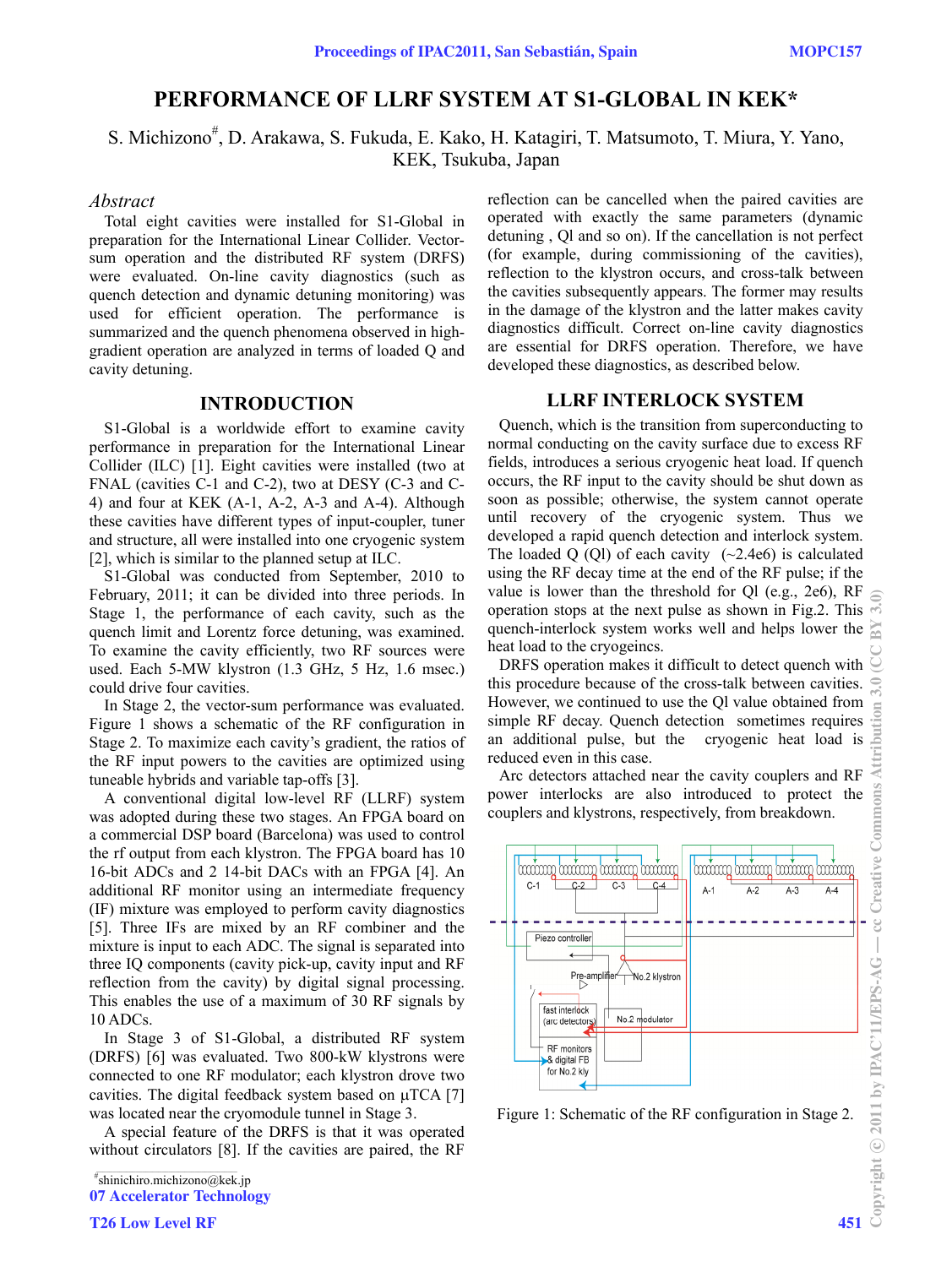

Figure 3: Example of cavity diagnostics. Left: waveforms (black: cavity pickup, blue: cavity input, red: reflection), center: dynamic detuning, right: Ql values (blue: from eq.(2), red: from RF decay).

# **CAVITY DIAGNOSTICS**

Dynamic detuning caused by the Lorentz force in the cavity affects the RF performance at operation above 20 MV/m. Piezo-actuators are installed in all the cavities, so the cavity tuning can be controlled dynamically. Cavity detuning should be maintained below 50 Hz during the RF flat top. Optimization of the piezo requires a precise detuning monitor (e.g., < 5 Hz). Dynamic detuning is typically measured by the pulse-shortening method [9], in which the RF pulse length is changed and the detuning at the end of the pulse is calculated from the phase change. These values appear reliable but microphonics (fluctuation in the pulse-to-pulse detuning) is not considered. In addition, this method is not suitable for circulator-less systems such as the DRFS because the release of stored energy in one cavity becomes the RF input to the other cavity (and vice versa). Thus, we cannot define a clear "RF-off" status, which is essential for the pulse-shortening method. To solve these problems, we developed a real-time detuning monitor based on the cavity differential equation. The cavity voltage  $(V_{cav})$  and cavity input voltage  $(V_{for})$  satisfy the following cavity equation,

$$
\frac{\mathrm{d}}{\mathrm{d}t}V_{\mathrm{cav}} = -(\omega_{1/2} - \mathrm{j}\Delta\omega(t))V_{\mathrm{cav}} + 2\omega_{1/2}V_{\mathrm{for}}(1)
$$

where  $\omega_{1/2}$  (=  $2\pi f_0/2Q_l$ ) and  $\Delta\omega(t)$  are the bandwidth and dynamic detuning of the cavity, respectively. By using eq. (1), we can obtain Ql and detuning.

Eq.(1) can be modified as

$$
\frac{1}{2}\frac{d}{dt}|V_{\text{cav}}|^2 = \omega_{\frac{1}{2}}(t)(|V_{\text{for}}|^2 - |V_{\text{ref}}|^2)
$$
 (2)

where  $V_{ref}$  is the reflection voltage from the cavity and satisfies  $V_{cav} = V_{for} + V_{ref}$ .



Figure 4: Vector-sum (VS) operation. Left: each cavity's gradient and vector sum gradient, right: each cavity's phase and vector sum phase.

We can calculate the time-dependent Ql by using eq.(2) except in the RF flat-top region where the cavity voltage  $(V_{cav})$  is constant.

The precise cavity input power is needed for the detuning calculation. Because the directional RF couplers have a directivity of 20~30 dB, cross-talk occurs between  $V_{for}$  and  $V_{ref}$ , so it is difficult to determine the precise cavity input power. To obtain better resolution for detuning and Ql, both  $V_{for}$  and  $V_{ref}$  are corrected by using the measured directivities. Figure 3 shows the results of the cavity diagnostics (dynamic detuning and Ql values) during DRFS operation. Although Ql values obtained from a simple decay constant depended on the detuning condition (right panel, red line), those calculated from eq. (2) (blue line) were constant under various detuning condition. The cavity diagnostics works well for detuning control, especially for optimization of piezo control.

#### **RF STABILITY**

The result of vector sum operation for seven cavities is shown in Fig.4. One cavity (C-2) could not be used for vector-sum control because its tuner failed. The amplitude and phase stabilities were 0.005%rms and 0.015°, respectively, which satisfy the ILC requirements of 0.07% in amplitude and 0.24° in phase [1]. The RF dividing ratio was adjusted to yield the maximum gradient for each cavity. Piezo tuners were used to obtain  $\sim$ 0 Hz detuning during the RF flat-top (1 ms).

The detuning variation of each cavity at RF-flat-top during 6,000 s of operation is shown in Fig.5. An abrupt change in the detuning  $(-2,800 \text{ s})$  occurred in some cavities. The trend of the detuning changes agrees well with the change in He pressure in the cryomodule. The sensitivity to cavity detuning depends on the cavity type, rather than the gradient. High gradient cavities (A-2, A-3) show smaller detuning owing to their stiff structure.

 $\widehat{\mathcal{L}}$ BY